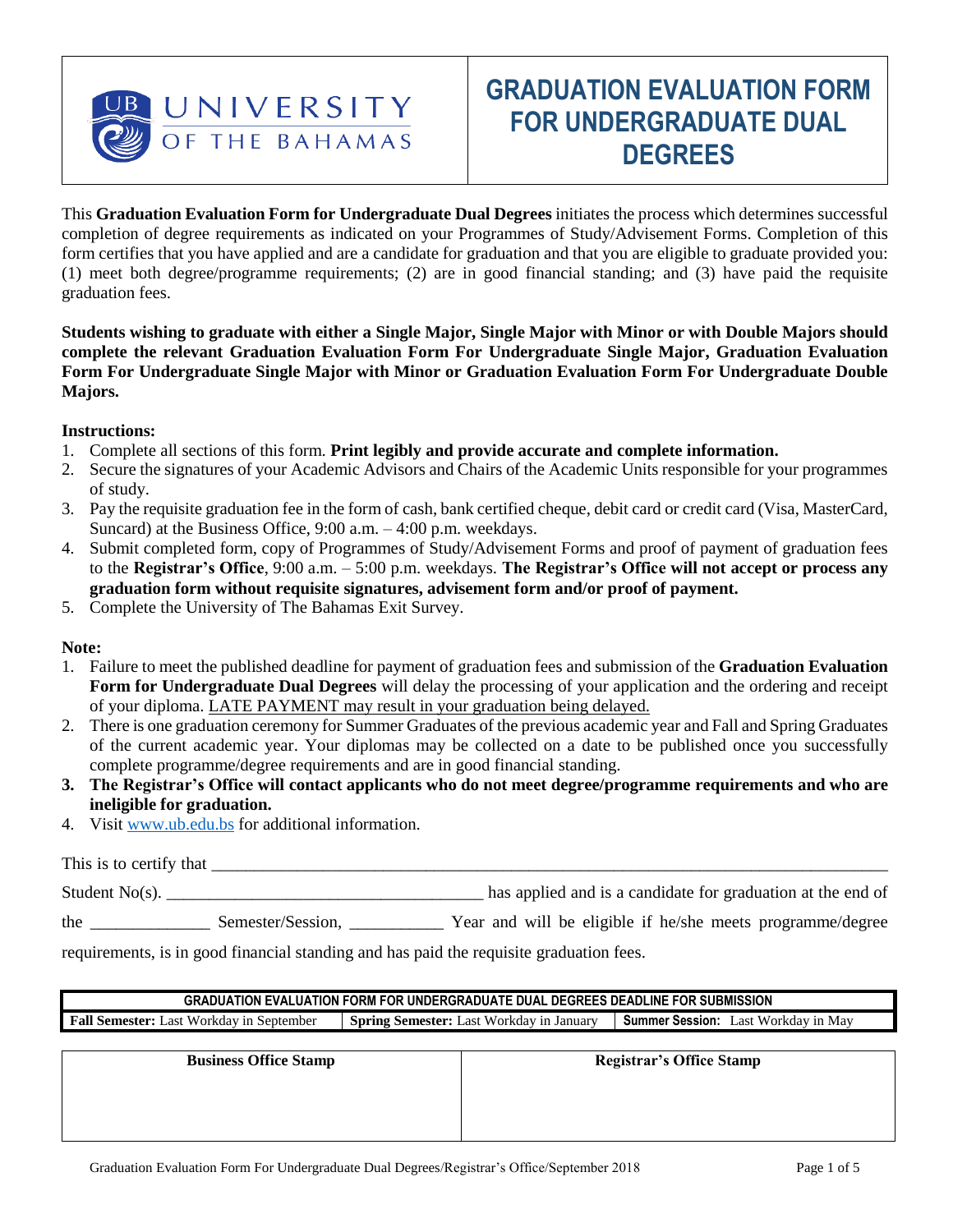## **SECTION 1: GRADUATION INFORMATION**

- 1. Your name will be printed on your degree as follows: Last Name, First Name, Middle Initial. (Ensure accuracy on transcript.)
- 2. Confirm the degrees and majors for which you are applying (e.g. BBA in Management):

| Primary Degree                                                                                                                |                       | Major                |      |
|-------------------------------------------------------------------------------------------------------------------------------|-----------------------|----------------------|------|
|                                                                                                                               |                       |                      |      |
| <b>Secondary Degree</b>                                                                                                       |                       | Major                |      |
| 3. Do you plan to participate in the commencement exercise? $\circ$ Yes $\circ$ No If yes, answer #4 and 5 immediately below. |                       |                      |      |
| 4. Height: _________________ Size: [ ]SM [ ]MED [ ]LG [ ]XLG [ ]XXLG [ ]XXXLG                                                 |                       |                      |      |
| 5. Gender: O Male O Female                                                                                                    |                       |                      |      |
| SECTION 2: PERSONAL INFORMATIONNALLY CONSUMER TO A CONSUMING THE SECTION 2.                                                   |                       |                      |      |
|                                                                                                                               |                       |                      |      |
|                                                                                                                               |                       |                      |      |
|                                                                                                                               |                       |                      |      |
|                                                                                                                               |                       |                      |      |
|                                                                                                                               |                       |                      |      |
|                                                                                                                               |                       |                      |      |
|                                                                                                                               |                       |                      |      |
|                                                                                                                               |                       |                      |      |
|                                                                                                                               |                       |                      |      |
|                                                                                                                               |                       |                      |      |
|                                                                                                                               |                       |                      |      |
|                                                                                                                               |                       |                      |      |
|                                                                                                                               | FOR OFFICIAL USE ONLY |                      |      |
| # OF 300 LEVEL CREDITS: _________________# OF 300/400 LEVEL CREDITS: _______________TOTAL # OF CREDITS: ______                |                       |                      |      |
|                                                                                                                               |                       |                      |      |
| CUMULATIVE GPA: ________________________                                                                                      |                       |                      |      |
|                                                                                                                               |                       |                      |      |
| Signature, Records Assistant, Graduation                                                                                      | Date                  | Signature, Registrar | Date |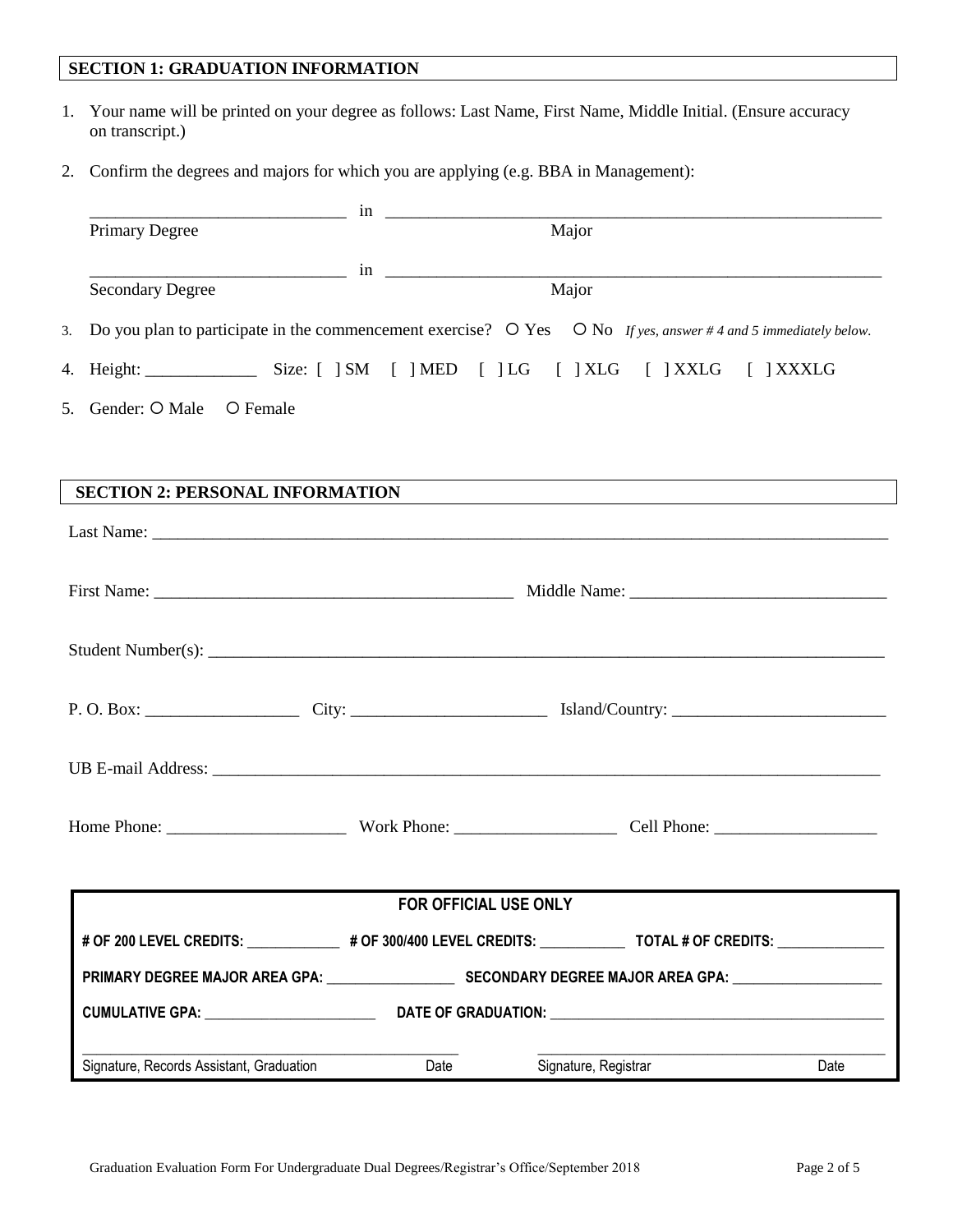#### **SECTION 3: PROGRAMME REQUIREMENTS** *(List all courses taken to fulfill programme requirements.)*

|                                  | Abbrev/No.      | <b>Course Title</b>         | <b>Credits</b> | Sem/Year Taken | Final<br>Grade | Quality<br><b>Points</b> |
|----------------------------------|-----------------|-----------------------------|----------------|----------------|----------------|--------------------------|
| <b>Student Develop</b>           | <b>COUN 100</b> | First Year Seminar          | 1              |                |                |                          |
| Comp Literacy                    |                 |                             |                |                |                |                          |
| PE/Health/Nutrition              |                 |                             |                |                |                |                          |
|                                  | ENGW/ENGL 119   | Writing & Rhetoric I        | $\mathfrak{Z}$ |                |                |                          |
| Literacy                         | ENGW/ENGL 120   | Writing & Rhetoric II       | $\mathfrak{Z}$ |                |                |                          |
|                                  | ENGW/ENGL 300   | <b>Advanced Composition</b> | $\mathfrak{Z}$ |                |                |                          |
|                                  |                 |                             |                |                |                |                          |
| Numeracy                         |                 |                             |                |                |                |                          |
|                                  |                 |                             | $\mathfrak{Z}$ |                |                |                          |
| Foreign Language                 |                 |                             | $\mathfrak{Z}$ |                |                |                          |
| Humanities<br>(HMNS)             |                 |                             | $\mathfrak{Z}$ |                |                |                          |
|                                  |                 |                             |                |                |                |                          |
| <b>Natural Science</b><br>(NASC) |                 |                             |                |                |                |                          |
|                                  |                 |                             |                |                |                |                          |
|                                  |                 |                             |                |                |                |                          |
| Social Science<br>(SOSC)         |                 |                             |                |                |                |                          |
|                                  |                 |                             |                |                |                |                          |

### **General Education Courses (The same Gen Ed courses shall be used to fulfill Gen Ed requirements of both degrees.)**

#### **Elective Courses (The same Elective courses shall be used to fulfill Elective requirements of both degrees.)**

|                                | Abbrev/No. | <b>Course Title</b> | - 11<br><b>Credits</b> | $\overline{\phantom{a}}$<br>Sem/Year Taken | $\cdots$<br>Final<br>Grade | Quality<br><b>Points</b> |
|--------------------------------|------------|---------------------|------------------------|--------------------------------------------|----------------------------|--------------------------|
|                                |            |                     |                        |                                            |                            |                          |
| Lower Level                    |            |                     |                        |                                            |                            |                          |
| (100-200 level)                |            |                     |                        |                                            |                            |                          |
|                                |            |                     |                        |                                            |                            |                          |
| Upper Level<br>(300-400 level) |            |                     |                        |                                            |                            |                          |
|                                |            |                     |                        |                                            |                            |                          |
|                                |            |                     |                        |                                            |                            |                          |
|                                |            |                     |                        |                                            |                            |                          |
|                                |            |                     |                        |                                            |                            |                          |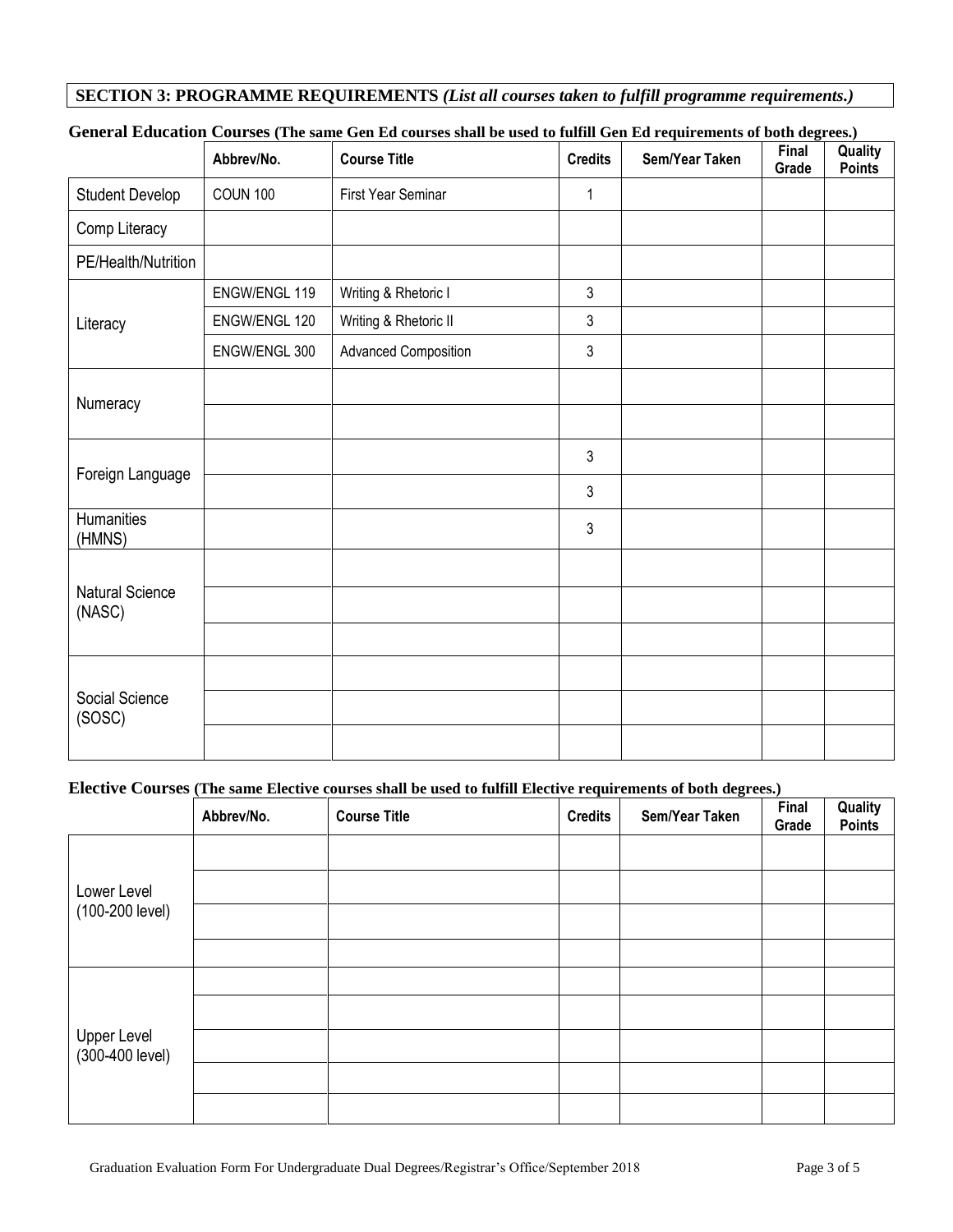# **Primary Degree Major Area Courses**

|                                | Abbrev/No. | <b>Course Title</b> | <b>Credits</b> | Sem/Year Taken | Final<br>Grade | <b>Quality<br/>Points</b> |
|--------------------------------|------------|---------------------|----------------|----------------|----------------|---------------------------|
|                                |            |                     |                |                |                |                           |
|                                |            |                     |                |                |                |                           |
|                                |            |                     |                |                |                |                           |
|                                |            |                     |                |                |                |                           |
|                                |            |                     |                |                |                |                           |
|                                |            |                     |                |                |                |                           |
|                                |            |                     |                |                |                |                           |
|                                |            |                     |                |                |                |                           |
| Lower Level                    |            |                     |                |                |                |                           |
| (100-200 level)                |            |                     |                |                |                |                           |
|                                |            |                     |                |                |                |                           |
|                                |            |                     |                |                |                |                           |
|                                |            |                     |                |                |                |                           |
|                                |            |                     |                |                |                |                           |
|                                |            |                     |                |                |                |                           |
|                                |            |                     |                |                |                |                           |
|                                |            |                     |                |                |                |                           |
|                                |            |                     |                |                |                |                           |
|                                |            |                     |                |                |                |                           |
|                                |            |                     |                |                |                |                           |
|                                |            |                     |                |                |                |                           |
|                                |            |                     |                |                |                |                           |
|                                |            |                     |                |                |                |                           |
|                                |            |                     |                |                |                |                           |
|                                |            |                     |                |                |                |                           |
|                                |            |                     |                |                |                |                           |
|                                |            |                     |                |                |                |                           |
|                                |            |                     |                |                |                |                           |
|                                |            |                     |                |                |                |                           |
| Upper Level<br>(300-400 level) |            |                     |                |                |                |                           |
|                                |            |                     |                |                |                |                           |
|                                |            |                     |                |                |                |                           |
|                                |            |                     |                |                |                |                           |
|                                |            |                     |                |                |                |                           |
|                                |            |                     |                |                |                |                           |
|                                |            |                     |                |                |                |                           |
|                                |            |                     |                |                |                |                           |
|                                |            |                     |                |                |                |                           |
|                                |            |                     |                |                |                |                           |

**Student's Signature Community Chairmary Academic Advisor's Signature Primary Chairperson's Signature** 

\_\_\_\_\_\_\_\_\_\_\_\_\_\_\_\_\_\_\_\_\_\_\_\_\_\_\_\_\_\_\_\_\_\_ \_\_\_\_\_\_\_\_\_\_\_\_\_\_\_\_\_\_\_\_\_\_\_\_\_\_\_\_\_\_\_\_\_\_\_\_\_\_ \_\_\_\_\_\_\_\_\_\_\_\_\_\_\_\_\_\_\_\_\_\_\_\_\_\_\_\_\_\_\_\_\_\_